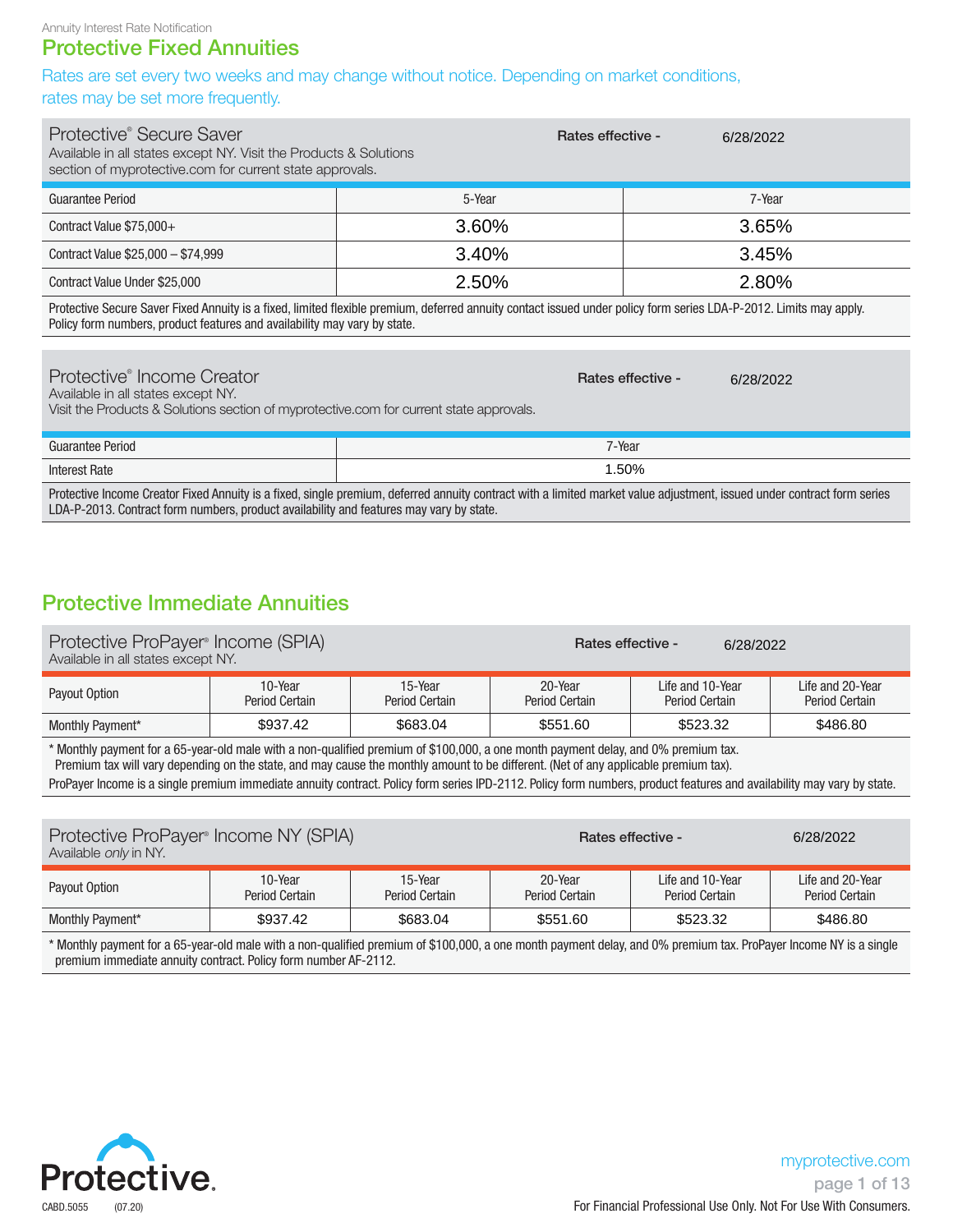## Protective® Asset Builder II Indexed Annuity

### **Current Interest Rates Access Access Access Access Access Access Access Access** Rates Effective:

6/28/2022

Rates are set every two weeks and may change without notice. Depending on market conditions, rates may be set more frequently. Withdrawals and early surrenders will lower returns.

### WITHOUT RETURN OF PREMIUM (ROP)<sup>1</sup>

### 5-YEAR WITHDRAWAL CHARGE SCHEDULE

| <b>Index</b>                            |                                        |                                            | S&P 500 <sup>®</sup> Index <sup>2</sup>     | J.P. Morgan<br>Mojave <sup>SM</sup> Index | <b>Citi Flexible</b><br><b>Allocation 6</b><br><b>Excess Return</b><br>Index | <b>Fixed</b><br>Rate                                          |       |  |
|-----------------------------------------|----------------------------------------|--------------------------------------------|---------------------------------------------|-------------------------------------------|------------------------------------------------------------------------------|---------------------------------------------------------------|-------|--|
| <b>Interest Crediting</b><br>Strategy   | Pt-to-Pt with<br>Participation<br>Rate | Pt-to-Pt with<br>$Cap-1$ Year <sup>3</sup> | Pt-to-Pt with<br>Cap-Guaranteed<br>for Term | Pt-to-<br>Pt with<br>Trigger <sup>4</sup> | Pt-to-Pt with<br>Participation<br>Rate                                       | Pt-to-Pt with<br><b>Participation Rate -</b><br>$2$ -Year $5$ |       |  |
| Contract Value \$100,000+               | 35.00%                                 | 8.00%                                      | 7.50%                                       | 5.65%                                     | 115.00%                                                                      | 145.00%                                                       | 2.55% |  |
| Contract Value \$50,000 -<br>\$99.999   | 30.00%                                 | 7.25%                                      | 7.10%                                       | 4.95%                                     | 110.00%                                                                      | 135.00%                                                       | 2.30% |  |
| <b>Contract Value Under</b><br>\$50,000 | 21.00%                                 | 5.45%                                      | 5.30%                                       | 4.15%                                     | 93.00%                                                                       | 115.00%                                                       | 2.05% |  |

1 Contracts including Return of Premium (ROP) feature may earn a lower interest rate than those without it.

<sup>2</sup> Amounts allocated to any of the following strategies earn interest in arrears based, in part, on the performance of the S&P 500® Index (without dividends). Interest, if any, is credited at the end of each crediting period.

This strategy credits interest when index performance is positive — up to a maximum of the interest rate cap in effect for that year. When index performance is flat or negative, no interest is credited for that year.

<sup>4</sup> This strategy credits a predetermined trigger interest rate when index performance is flat or positive. When index performance is negative, no interest is credited for that year.

<sup>5</sup> Amounts allocated to this strategy earn interest in arrears, based in part on the performance of the Citi Flexible Allocation 6 Excess Return Index. The crediting period is two years. This strategy credits interest by multiplying the index performance by the participation rate. A positive result is the interest rate for that term. If the result of that calculation is 0% or negative, no indexed interest will be credited for that term. This strategy has a participation rate declared in advance, subject to the minimum participation rate, and is guaranteed for each two-year crediting period. The crediting strategy will not reduce the contract value, even if the index performance is flat or negative.

Protective is a registered trademark of Protective Life Insurance Company, Asset Builder II is a trademark of Protective Life Insurance Company.

All non-guaranteed components of the indexing formula may change and could be different in the future. Indexed interest could be less than that earned in a traditional fixed annuity and could be zero. For product details, benefits, limitations and exclusions, please consult the contract, product guide and disclosure statement. These documents describe the terms and conditions that control the insurance company's contractual obligations.

Annuities are long-term insurance contracts intended for retirement planning.

All payments and guarantees are subject to the claims-paying ability of Protective Life Insurance Company. Neither Protective Life nor its representatives offer legal or tax advice. Purchasers should consult with their legal or tax advisor regarding their individual situations before making any tax-related decisions.

Protective Asset Builder II Indexed Annuity is a flexible premium deferred indexed annuity contract issued under policy form series FIA-P-2018. Protective Asset Builder II Indexed Annuity is issued by Protective Life Insurance Company (PLICO) located in Brentwood, TN. Contract form numbers, product availability and features may vary by state.

Protective Asset Builder II Indexed Annuity is not an investment in any index, is not a security or stock market investment, does not participate in any stock or equity investment, and does not contain dividends.



| Not a Deposit | Not Insured By Any Federal Government Agency |                                                                            |  |  |  |  |
|---------------|----------------------------------------------|----------------------------------------------------------------------------|--|--|--|--|
|               |                                              | No Bank or Credit Union Guarantee   Not FDIC/NCUA Insured   May Lose Value |  |  |  |  |

myprotective.com

page 2 of 13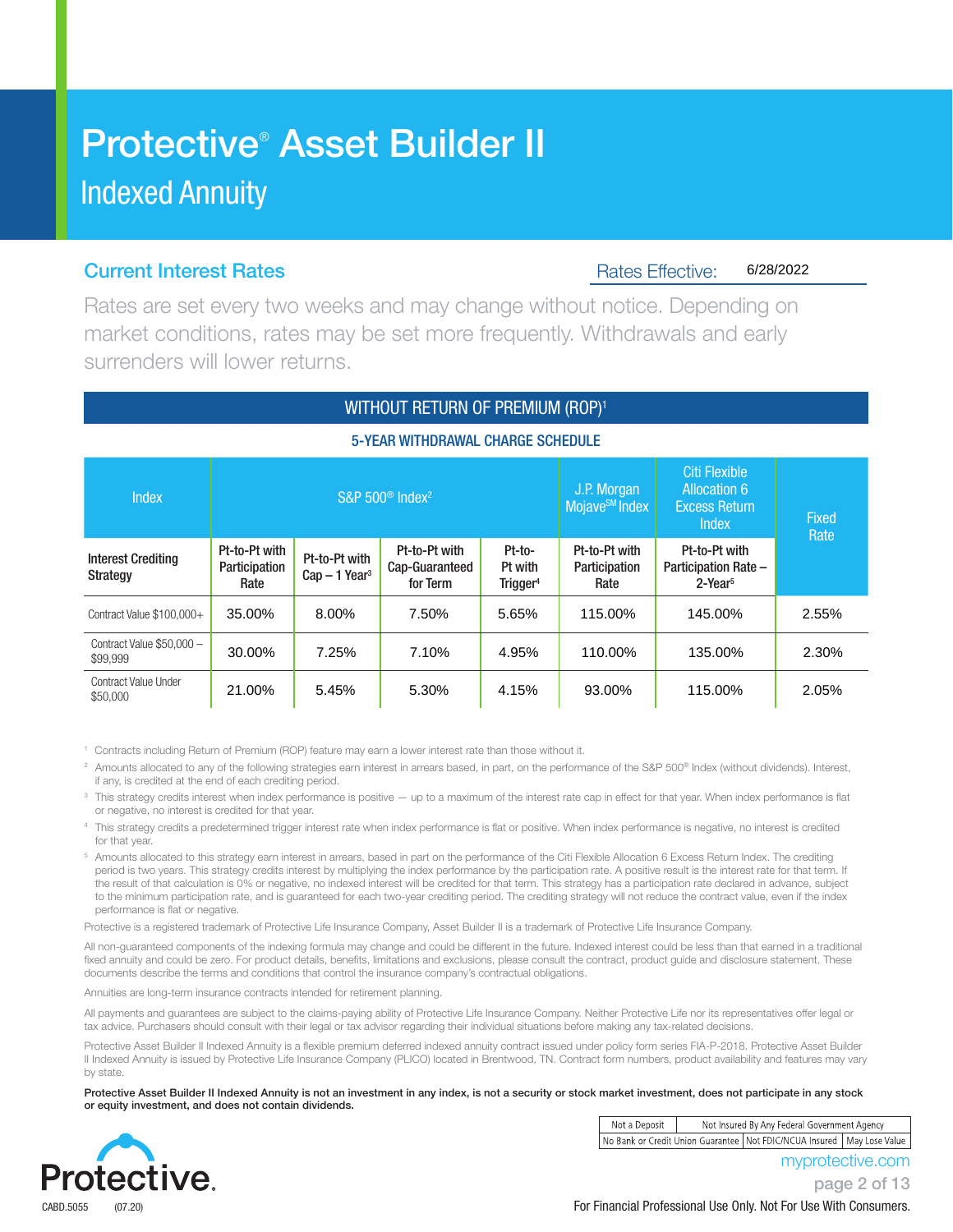| 7-TEAN WITHDNAWAL GHANGE SGHEDOLE            |                                         |                                            |                                             |                                           |                                           |                                                                              |                      |  |  |
|----------------------------------------------|-----------------------------------------|--------------------------------------------|---------------------------------------------|-------------------------------------------|-------------------------------------------|------------------------------------------------------------------------------|----------------------|--|--|
| <b>Index</b>                                 | S&P 500 <sup>®</sup> Index <sup>2</sup> |                                            |                                             |                                           | J.P. Morgan<br>Mojave <sup>SM</sup> Index | Citi Flexible<br><b>Allocation 6</b><br><b>Excess Return</b><br><b>Index</b> | <b>Fixed</b><br>Rate |  |  |
| <b>Interest Crediting</b><br><b>Strategy</b> | Pt-to-Pt with<br>Participation<br>Rate  | Pt-to-Pt with<br>$Cap-1$ Year <sup>3</sup> | Pt-to-Pt with<br>Cap-Guaranteed<br>for Term | Pt-to-<br>Pt with<br>Trigger <sup>4</sup> | Pt-to-Pt with<br>Participation<br>Rate    | Pt-to-Pt with<br><b>Participation Rate -</b><br>$2$ -Year $5$                |                      |  |  |
| Contract Value \$100,000+                    | 36.00%                                  | 8.10%                                      | 7.60%                                       | 5.75%                                     | 117.00%                                   | 150.00%                                                                      | 2.65%                |  |  |
| Contract Value \$50,000 -<br>\$99,999        | 31.00%                                  | 7.35%                                      | 7.20%                                       | 5.05%                                     | 112.00%                                   | 140.00%                                                                      | 2.40%                |  |  |
| <b>Contract Value Under</b><br>\$50,000      | 22.00%                                  | 5.50%                                      | 5.35%                                       | 4.20%                                     | 95.00%                                    | 120.00%                                                                      | 2.10%                |  |  |

### 7-YEAR WITHDRAWAL CHARGE SCHEDULE

A minimum surrender value is guaranteed when the contract is terminated due to full surrender, death, or annuitization. This amount is calculated by:

• Taking 87.5% of aggregate purchase payments accumulated at the contract's non-forfeiture rate, which cannot be less than 1% or more than 3%, and

• Subtracting any prior aggregate withdrawals (including withdrawal charges) accumulated at the non-forfeiture rate.

- 1 Contracts including Return of Premium (ROP) feature may earn a lower interest rate than those without it.
- <sup>2</sup> Amounts allocated to any of the following strategies earn interest in arrears based, in part, on the performance of the S&P 500® Index (without dividends). Interest, if any, is credited at the end of each crediting period.
- <sup>3</sup> This strategy credits interest when index performance is positive up to a maximum of the interest rate cap in effect for that year. When index performance is flat or negative, no interest is credited for that year.
- <sup>4</sup> This strategy credits a predetermined trigger interest rate when index performance is flat or positive. When index performance is negative, no interest is credited for that year.
- <sup>5</sup> Amounts allocated to this strategy earn interest in arrears, based in part on the performance of the Citi Flexible Allocation 6 Excess Return Index. The crediting period is two years. This strategy credits interest by multiplying the index performance by the participation rate. A positive result is the interest rate for that term. If the result of that calculation is 0% or negative, no indexed interest will be credited for that term. This strategy has a participation rate declared in advance, subject to the minimum participation rate, and is guaranteed for each two-year crediting period. The crediting strategy will not reduce the contract value, even if the index performance is flat or negative.

Protective is a registered trademark of Protective Life Insurance Company, Asset Builder II is a trademark of Protective Life Insurance Company.

All non-quaranteed components of the indexing formula may change and could be different in the future. Indexed interest could be less than that earned in a traditional fixed annuity and could be zero. For product details, benefits, limitations and exclusions, please consult the contract, product guide and disclosure statement. These documents describe the terms and conditions that control the insurance company's contractual obligations.

Annuities are long-term insurance contracts intended for retirement planning.

All payments and guarantees are subject to the claims-paying ability of Protective Life Insurance Company. Neither Protective Life nor its representatives offer legal or tax advice. Purchasers should consult with their legal or tax advisor regarding their individual situations before making any tax-related decisions.

Protective Asset Builder II Indexed Annuity is a flexible premium deferred indexed annuity contract issued under policy form series FIA-P-2018. Protective Asset Builder II Indexed Annuity is issued by Protective Life Insurance Company (PLICO) located in Brentwood, TN. Contract form numbers, product availability and features may vary by state.

Protective Asset Builder II Indexed Annuity is not an investment in any index, is not a security or stock market investment, does not participate in any stock or equity investment, and does not contain dividends.



Not a Deposit Not Insured By Any Federal Government Agency No Bank or Credit Union Guarantee | Not FDIC/NCUA Insured | May Lose Value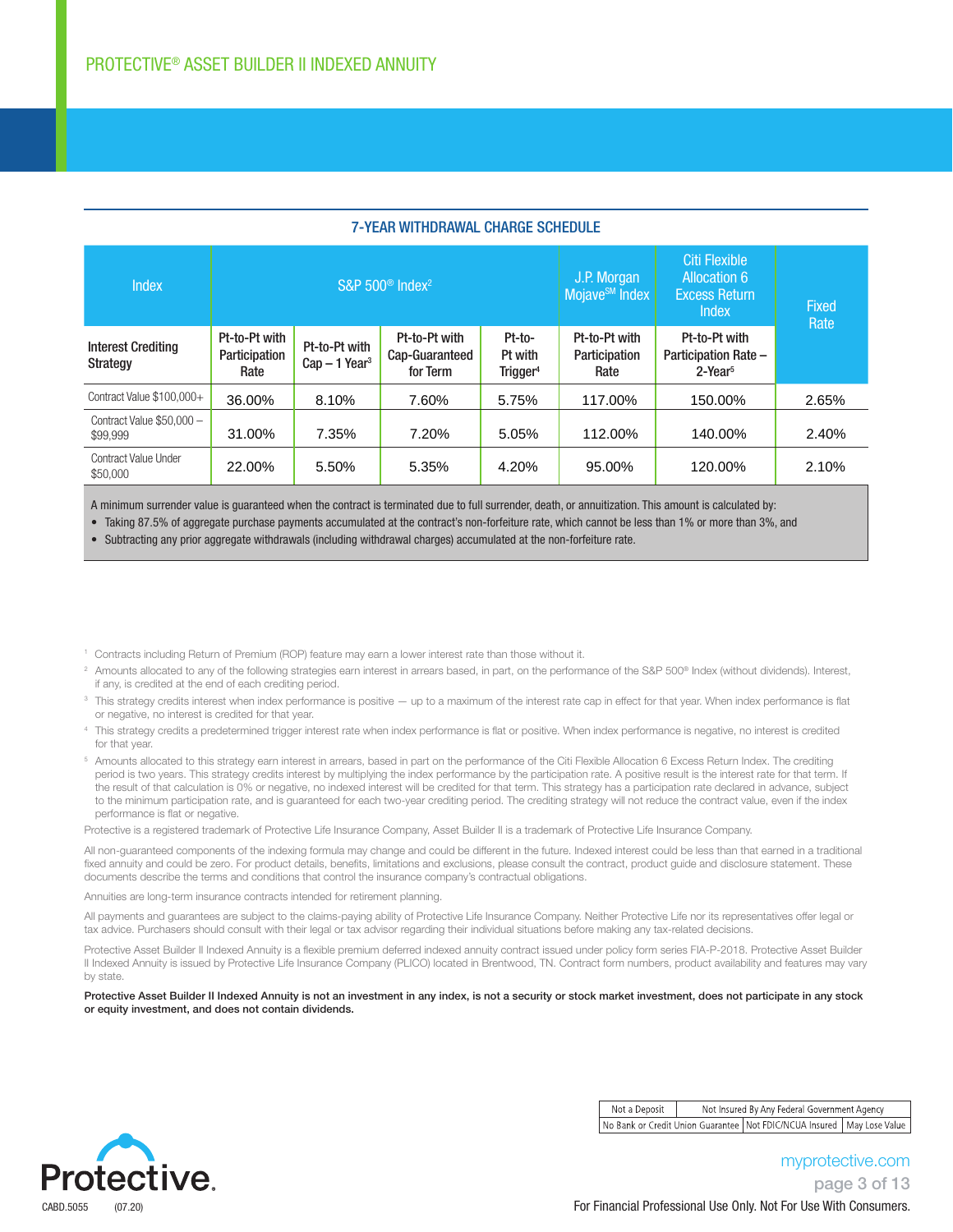### WITH RETURN OF PREMIUM (ROP)<sup>1</sup>

#### 5-YEAR WITHDRAWAL CHARGE SCHEDULE

| <b>Index</b>                          |                                        |                                            | S&P 500 <sup>®</sup> Index <sup>2</sup>     | J.P. Morgan<br>Mojave <sup>SM</sup> Index | <b>Citi Flexible</b><br><b>Allocation 6</b><br><b>Excess Return</b><br><b>Index</b> | Fixed<br>Rate                                          |       |
|---------------------------------------|----------------------------------------|--------------------------------------------|---------------------------------------------|-------------------------------------------|-------------------------------------------------------------------------------------|--------------------------------------------------------|-------|
| <b>Interest Crediting</b><br>Strategy | Pt-to-Pt with<br>Participation<br>Rate | Pt-to-Pt with<br>$Cap-1$ Year <sup>3</sup> | Pt-to-Pt with<br>Cap-Guaranteed<br>for Term | Pt-to-<br>Pt with<br>Trigger <sup>4</sup> | Pt-to-Pt with<br>Participation<br>Rate                                              | Pt-to-Pt with<br>Participation Rate -<br>$2$ -Year $5$ |       |
| Contract Value \$100,000+             | 28.00%                                 | 6.55%                                      | 6.10%                                       | 4.65%                                     | 105.00%                                                                             | 135.00%                                                | 2.25% |
| Contract Value \$50,000 -<br>\$99.999 | 24.00%                                 | 5.60%                                      | 5.50%                                       | 4.10%                                     | 97.00%                                                                              | 122.00%                                                | 2.25% |
| Contract Value Under<br>\$50,000      | 19.00%                                 | 4.90%                                      | 4.80%                                       | 3.65%                                     | 83.00%                                                                              | 106.00%                                                | 2.05% |

1 Contracts including Return of Premium (ROP) feature may earn a lower interest rate than those without it.

- <sup>2</sup> Amounts allocated to any of the following strategies earn interest in arrears based, in part, on the performance of the S&P 500® Index (without dividends). Interest, if any, is credited at the end of each crediting period.
- <sup>3</sup> This strategy credits interest when index performance is positive up to a maximum of the interest rate cap in effect for that year. When index performance is flat or negative, no interest is credited for that year.
- <sup>4</sup> This strategy credits a predetermined trigger interest rate when index performance is flat or positive. When index performance is negative, no interest is credited for that year.
- <sup>5</sup> Amounts allocated to this strategy earn interest in arrears, based in part on the performance of the Citi Flexible Allocation 6 Excess Return Index. The crediting period is two years. This strategy credits interest by multiplying the index performance by the participation rate. A positive result is the interest rate for that term. If the result of that calculation is 0% or negative, no indexed interest will be credited for that term. This strategy has a participation rate declared in advance, subject to the minimum participation rate, and is guaranteed for each two-year crediting period. The crediting strategy will not reduce the contract value, even if the index performance is flat or negative.

Protective is a registered trademark of Protective Life Insurance Company, Asset Builder II is a trademark of Protective Life Insurance Company.

All non-guaranteed components of the indexing formula may change and could be different in the future. Indexed interest could be less than that earned in a traditional fixed annuity and could be zero. For product details, benefits, limitations and exclusions, please consult the contract, product guide and disclosure statement. These documents describe the terms and conditions that control the insurance company's contractual obligations.

Annuities are long-term insurance contracts intended for retirement planning.

All payments and guarantees are subject to the claims-paying ability of Protective Life Insurance Company. Neither Protective Life nor its representatives offer legal or tax advice. Purchasers should consult with their legal or tax advisor regarding their individual situations before making any tax-related decisions.

Protective Asset Builder II Indexed Annuity is a flexible premium deferred indexed annuity contract issued under policy form series FIA-P-2018. Protective Asset Builder II Indexed Annuity is issued by Protective Life Insurance Company (PLICO) located in Brentwood, TN. Contract form numbers, product availability and features may vary by state.

Protective Asset Builder II Indexed Annuity is not an investment in any index, is not a security or stock market investment, does not participate in any stock or equity investment, and does not contain dividends.

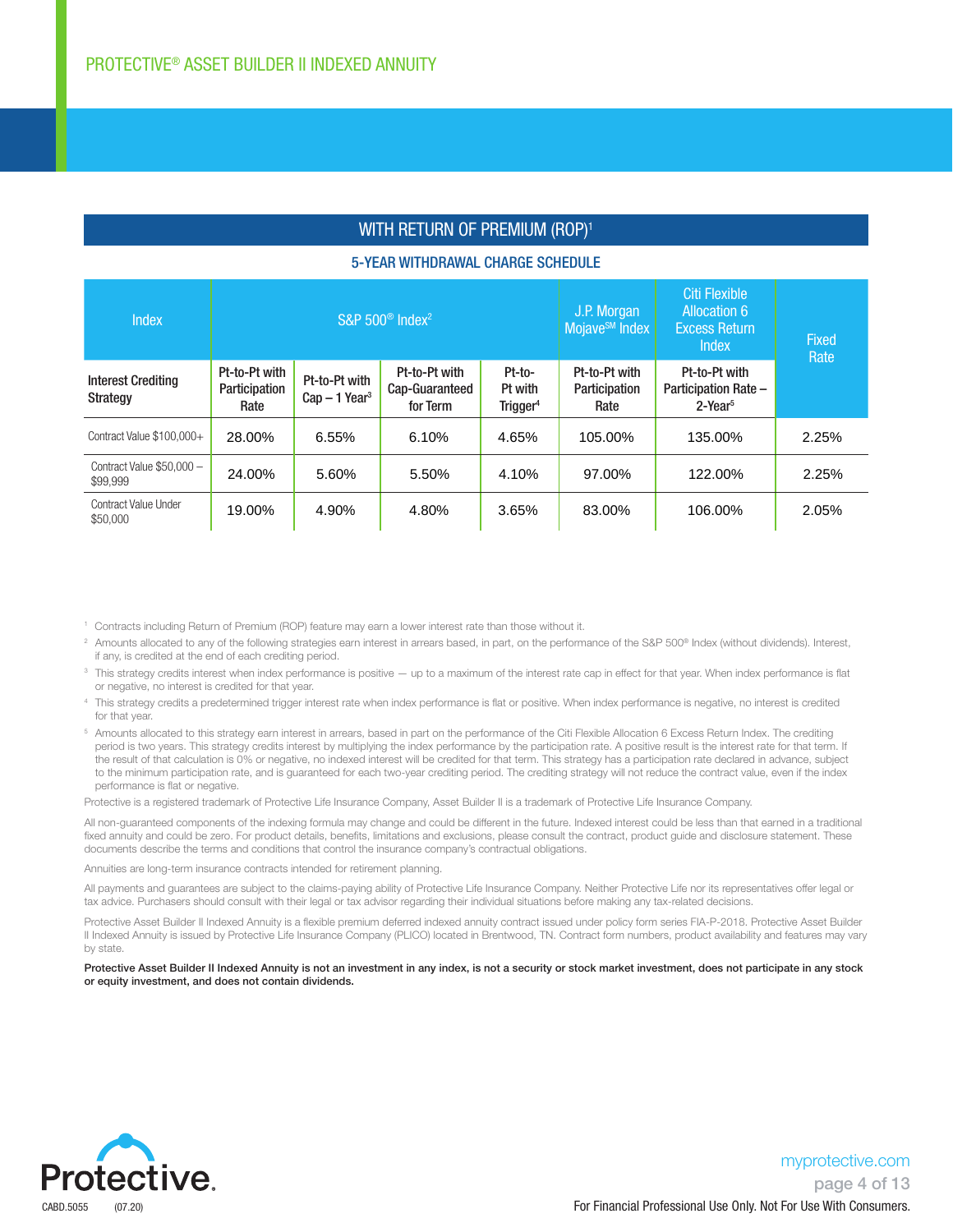| <u>LAILWITHDIAWAL VIIAHUL VUILDULL</u>  |                                         |                                            |                                             |                                           |                                           |                                                                              |                      |  |
|-----------------------------------------|-----------------------------------------|--------------------------------------------|---------------------------------------------|-------------------------------------------|-------------------------------------------|------------------------------------------------------------------------------|----------------------|--|
| <b>Index</b>                            | S&P 500 <sup>®</sup> Index <sup>2</sup> |                                            |                                             |                                           | J.P. Morgan<br>Mojave <sup>SM</sup> Index | Citi Flexible<br><b>Allocation 6</b><br><b>Excess Return</b><br><b>Index</b> | <b>Fixed</b><br>Rate |  |
| <b>Interest Crediting</b><br>Strategy   | Pt-to-Pt with<br>Participation<br>Rate  | Pt-to-Pt with<br>$Cap-1$ Year <sup>3</sup> | Pt-to-Pt with<br>Cap-Guaranteed<br>for Term | Pt-to-<br>Pt with<br>Trigger <sup>4</sup> | Pt-to-Pt with<br>Participation<br>Rate    | Pt-to-Pt with<br>Participation Rate -<br>$2$ -Year $5$                       |                      |  |
| Contract Value \$100,000+               | 29.00%                                  | 6.65%                                      | 6.20%                                       | 4.75%                                     | 107.00%                                   | 140.00%                                                                      | 2.30%                |  |
| Contract Value \$50,000 -<br>\$99,999   | 25.00%                                  | 5.65%                                      | 5.55%                                       | 4.20%                                     | 99.00%                                    | 127.00%                                                                      | 2.30%                |  |
| <b>Contract Value Under</b><br>\$50,000 | 20.00%                                  | 4.95%                                      | 4.80%                                       | 3.70%                                     | 86.00%                                    | 111.00%                                                                      | 2.10%                |  |

#### **7-YEAR WITHDRAWAL CHARGE SCHEDULE**

A minimum surrender value is guaranteed when the contract is terminated due to full surrender, death, or annuitization. This amount is calculated by:

• Taking 87.5% of aggregate purchase payments accumulated at the contract's non-forfeiture rate, which cannot be less than 1% or more than 3%, and

• Subtracting any prior aggregate withdrawals (including withdrawal charges) accumulated at the non-forfeiture rate.

- 1 Contracts including Return of Premium (ROP) feature may earn a lower interest rate than those without it.
- <sup>2</sup> Amounts allocated to any of the following strategies earn interest in arrears based, in part, on the performance of the S&P 500® Index (without dividends). Interest, if any, is credited at the end of each crediting period.
- <sup>3</sup> This strategy credits interest when index performance is positive up to a maximum of the interest rate cap in effect for that year. When index performance is flat or negative, no interest is credited for that year.
- <sup>4</sup> This strategy credits a predetermined trigger interest rate when index performance is flat or positive. When index performance is negative, no interest is credited for that year.
- <sup>5</sup> Amounts allocated to this strategy earn interest in arrears, based in part on the performance of the Citi Flexible Allocation 6 Excess Return Index. The crediting period is two years. This strategy credits interest by multiplying the index performance by the participation rate. A positive result is the interest rate for that term. If the result of that calculation is 0% or negative, no indexed interest will be credited for that term. This strategy has a participation rate declared in advance, subject to the minimum participation rate, and is guaranteed for each two-year crediting period. The crediting strategy will not reduce the contract value, even if the index performance is flat or negative.

Protective is a registered trademark of Protective Life Insurance Company, Asset Builder II is a trademark of Protective Life Insurance Company.

All non-guaranteed components of the indexing formula may change and could be different in the future. Indexed interest could be less than that earned in a traditional fixed annuity and could be zero. For product details, benefits, limitations and exclusions, please consult the contract, product guide and disclosure statement. These documents describe the terms and conditions that control the insurance company's contractual obligations.

Annuities are long-term insurance contracts intended for retirement planning.

All payments and guarantees are subject to the claims-paying ability of Protective Life Insurance Company. Neither Protective Life nor its representatives offer legal or tax advice. Purchasers should consult with their legal or tax advisor regarding their individual situations before making any tax-related decisions.

Protective Asset Builder II Indexed Annuity is a flexible premium deferred indexed annuity contract issued under policy form series FIA-P-2018. Protective Asset Builder II Indexed Annuity is issued by Protective Life Insurance Company (PLICO) located in Brentwood, TN. Contract form numbers, product availability and features may vary by state.

Protective Asset Builder II Indexed Annuity is not an investment in any index, is not a security or stock market investment, does not participate in any stock or equity investment, and does not contain dividends.

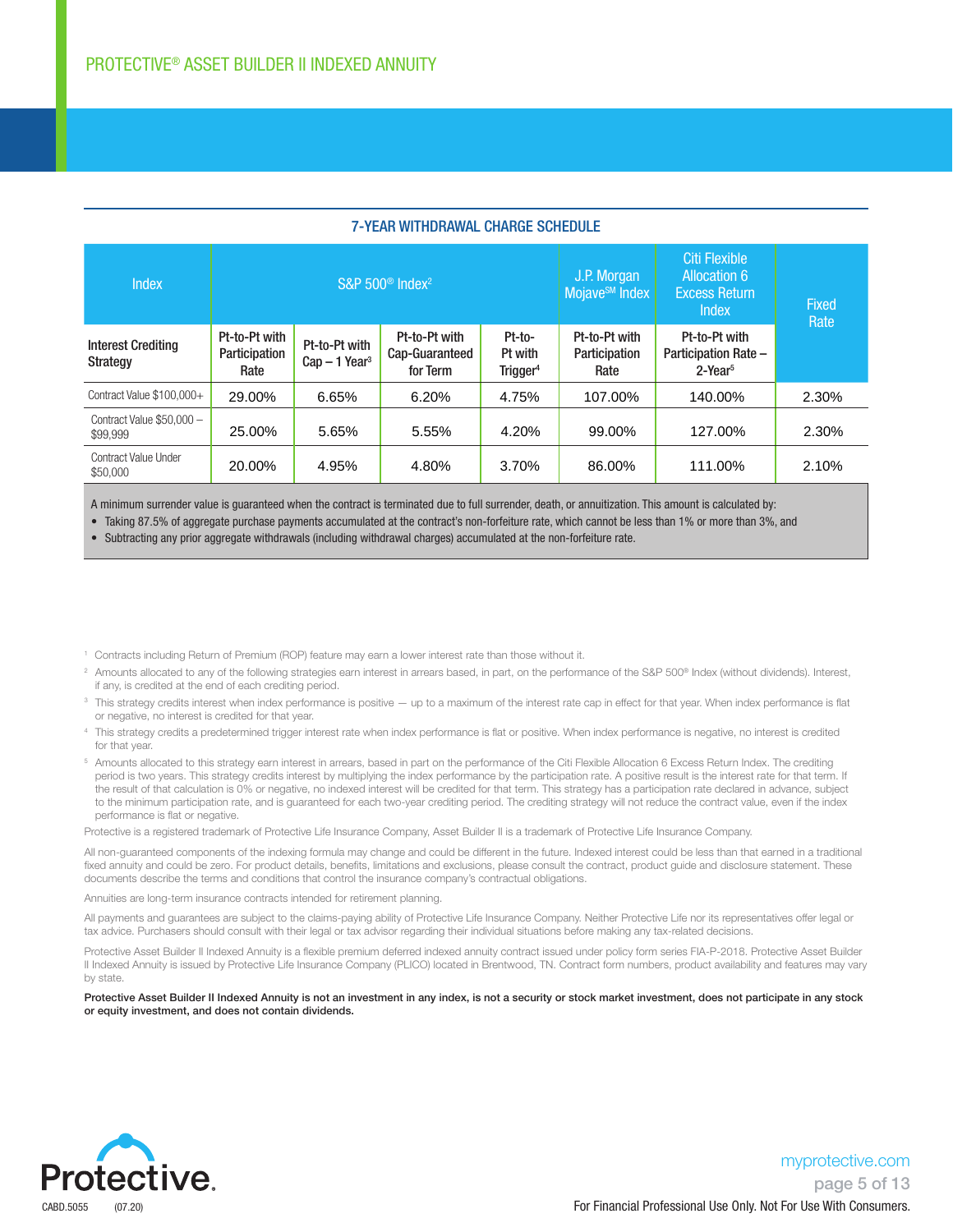# Protective® Asset Builder II 10-Year Indexed Annuity

### Current Interest Rates

Rates Effective: 6/28/2022

Rates are set every two weeks and may change without notice. Depending on market conditions, rates may be set more frequently. Withdrawals and early surrenders will lower returns.

10-YEAR WITHDRAWAL CHARGE SCHEDULE

### $S\&P 500^\circ$  Index<sup>1</sup> J.P. Morgan Mojave<sup>sM</sup> Index Citi Flexible Allocation 6

| шибл                                    |                                        |                                            | <b>UCKI JUU IHUGA</b>                       | <b>Mojave<sup>SM</sup></b> Index          | <b>Excess Return</b><br><b>Index</b>   | <b>Fixed</b><br>Rate                                            |       |
|-----------------------------------------|----------------------------------------|--------------------------------------------|---------------------------------------------|-------------------------------------------|----------------------------------------|-----------------------------------------------------------------|-------|
| <b>Interest Crediting</b><br>Strategy   | Pt-to-Pt with<br>Participation<br>Rate | Pt-to-Pt with<br>$Cap-1$ Year <sup>2</sup> | Pt-to-Pt with<br>Cap-Guaranteed<br>for Term | Pt-to-<br>Pt with<br>Trigger <sup>3</sup> | Pt-to-Pt with<br>Participation<br>Rate | Pt-to-Pt with<br>Participation Rate -<br>$2$ -Year <sup>4</sup> |       |
| Contract Value \$100,000+               | 37.00%                                 | 8.25%                                      | 7.75%                                       | 5.85%                                     | 125.00%                                | 155.00%                                                         | 2.80% |
| Contract Value \$50,000 -<br>\$99,999   | 32.00%                                 | 7.50%                                      | 7.35%                                       | 5.15%                                     | 115.00%                                | 142.00%                                                         | 2.50% |
| <b>Contract Value Under</b><br>\$50,000 | 23.00%                                 | 5.55%                                      | 5.40%                                       | 4.25%                                     | 97.00%                                 | 126.00%                                                         | 2.15% |

A minimum surrender value is guaranteed when the contract is terminated due to full surrender, death, or annuitization. This amount is calculated by:

• Taking 87.5% of aggregate purchase payments accumulated at the contract's non-forfeiture rate, which cannot be less than 1% or more than 3%, and

• Subtracting any prior aggregate withdrawals accumulated at the non-forfeiture rate.

Amounts allocated to any of the following strategies earn interest in arrears based, in part, on the performance of the S&P 500® Index (without dividends). Interest, if any, is credited at the end of each crediting period.

<sup>2</sup> This strategy credits interest when index performance is positive — up to a maximum of the interest rate cap in effect for that year. When index performance is flat or negative, no interest is credited for that year.

<sup>3</sup> This strategy credits a predetermined trigger interest rate when index performance is flat or positive. When index performance is negative, no interest is credited for that year.

<sup>4</sup> Amounts allocated to this strategy earn interest in arrears, based in part on the performance of the Citi Flexible Allocation 6 Excess Return Index. The crediting period is two years. This strategy credits interest by multiplying the index performance by the participation rate. A positive result is the interest rate for that term. If the result of that calculation is 0% or negative, no indexed interest will be credited for that term. This strategy has a participation rate declared in advance, subject to the minimum participation rate, and is guaranteed for each two-year crediting period. The crediting strategy will not reduce the contract value, even if the index performance is flat or negative.

Protective is a registered trademark of Protective Life Insurance Company, Asset Builder II is a trademark of Protective Life Insurance Company.

All non-guaranteed components of the indexing formula may change and could be different in the future. Indexed interest could be less than that earned in a traditional fixed annuity and could be zero. For product details, benefits, limitations and exclusions, please consult the contract, product guide and disclosure statement. These documents describe the terms and conditions that control the insurance company's contractual obligations.

Annuities are long-term insurance contracts intended for retirement planning.

All payments and guarantees are subject to the claims-paying ability of Protective Life Insurance Company. Neither Protective Life nor its representatives offer legal or tax advice. Purchasers should consult with their legal or tax advisor regarding their individual situations before making any tax-related decisions.

Protective Asset Builder II Indexed Annuity is a flexible premium deferred indexed annuity contract issued under policy form series FIA-P-2018. Protective Asset Builder II Indexed Annuity is issued by Protective Life Insurance Company (PLICO) located in Brentwood, TN. Contract form numbers, product availability and features may vary by state.

Protective Asset Builder II Indexed Annuity is not an investment in any index, is not a security or stock market investment, does not participate in any stock or equity investment, and does not contain dividends.

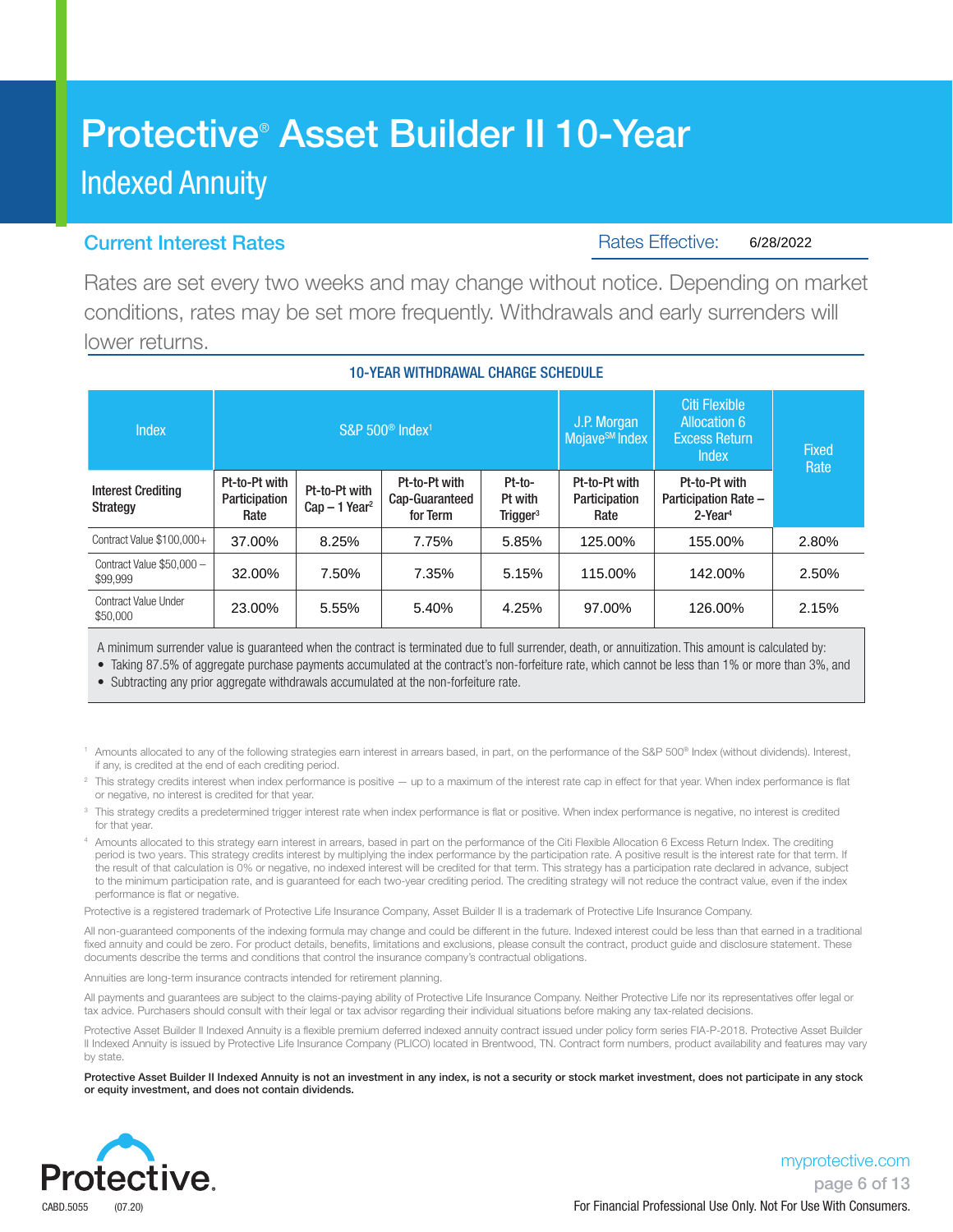Citi and Citi Arc design are trademarks and service marks of Citigroup Inc. or its affiliates, are used and registered throughout the world, and are used under license for certain purposes by Protective Life Insurance Company or its affiliates ( "Protective"). Citigroup Global Markets Limited ("Citigroup") has licensed the Citi Flexible Allocation 6 Excess Return Index (the "Index") to Protective for its sole benefit. Neither Protective nor any of its products are sponsored, endorsed, sold or promoted by Citigroup or any of its affiliates. Citigroup makes no representation or warranty, express or implied, to persons investing in any of Protective's products. Such persons should seek appropriate advice before making any investment. The Index has been designed and is compiled, calculated, maintained and sponsored by Citigroup without regard to Protective, any of Protective's products or any investor in any of Protective's products. Citigroup is under no obligation to continue sponsoring or calculating the Index. CITIGROUP DOES NOT GUARANTEE THE ACCURACY OR PERFORMANCE OF THE INDEX, THE INDEX METHODOLOGY, THE CALCULATION OF THE INDEX OR ANY DATA SUPPLIED BY CITIGROUP FOR USE IN CONNECTION WITH ANY OF PROTECTIVE'S PRODUCTS AND DISCLAIMS ALL LIABILITY FOR ANY SPECIAL, INDIRECT, CONSEQUENTIAL DAMAGES EVEN IF NOTIFIED OF THE POSSIBILITY OF SUCH DAMAGES. Please see https://investmentstrategies.citi.com for additional important information about the Citi Flexible Allocation 6 Excess Return Index.

The J.P. Morgan Mojave<sup>sM</sup> Index ("Index") has been licensed to Protective Life (the "Licensee") for the Licensee's benefit. Neither the Licensee or Asset Builder II (the "Annuity Product") is sponsored, operated, endorsed, recommended, sold or promoted by J.P. Morgan Securities LLC ("JPMS") or any of its affiliates (together and individually, "J.P. Morgan"). J.P. Morgan makes no representation and gives no warranty, express or implied, to purchasers of the Annuity Product nor does J.P. Morgan have any liability for any errors, omissions or interruptions of the J.P. Morgan Index. Such persons should seek appropriate professional advice before making an investment or purchasing insurance. The Index has been designed and is compiled, calculated, maintained and sponsored by J.P. Morgan without regard to the Licensee, the Annuity Product or any policyholder. J.P. Morgan is under no obligation to continue compiling, calculating, maintaining or sponsoring the Index. J.P. Morgan may independently issue or sponsor other indices or products that are similar to and may compete with the Index and the Annuity Product. J.P. Morgan may transact in assets referenced in the Index (or in financial instruments such as derivatives that reference those assets). These activities could have a positive or negative effect on the value of the Index and the Annuity Product.

The S&P 500 Index is a product of S&P Dow Jones Indices LLC, a division of S&P Global, or its affiliates ("SPDJI"), and has been licensed for use by Protective Life. Standard & Poor's® and S&P® are registered trademarks of Standard & Poor's Financial Services LLC, a division of S&P Global ("S&P"); Dow Jones® is a registered trademark of Dow Jones Trademark Holdings LLC ("Dow Jones"); and these trademarks have been licensed for use by SPDJI and sublicensed for certain purposes by Protective Life. It is not possible to invest directly in an index. Protective indexed and index-linked annuities are not sponsored, endorsed, sold or promoted by SPDJI, Dow Jones, S&P, any of their respective affiliates (collectively, "S&P Dow Jones Indices"). S&P Dow Jones Indices makes no representation or warranty, express or implied, to the owners of Protective indexed or index-linked annuities or any member of the public regarding the advisability of investing in securities generally or in Protective indexed or index-linked annuities particularly or the ability of the S&P 500 Index to track general market performance. Past performance of an index is not an indication or guarantee of future results. S&P Dow Jones Indices' only relationship to Protective Life with respect to the S&P 500 Index is the licensing of the Index and certain trademarks, service marks and/or trade names of S&P Dow Jones Indices and/or its licensors. The S&P 500 Index is determined, composed and calculated by S&P Dow Jones Indices without regard to Protective Life or any of its products. S&P Dow Jones Indices have no obligation to take the needs of Protective Life or the owners of any of its products into consideration in determining, composing or calculating the S&P 500 Index. S&P Dow Jones Indices is not responsible for and has not participated in the determination of the prices, and amount of any Protective indexed or index-linked annuity or the timing of the issuance or sale such product or in the determination or calculation of the equation by which any Protective annuity contract value is to be converted into cash, surrendered or redeemed, as the case may be. S&P Dow Jones Indices has no obligation or liability in connection with the administration, marketing or trading of any Protective indexed or index-linked annuity. There is no assurance that investment products based on the S&P 500 Index will accurately track index performance or provide positive investment returns. S&P Dow Jones Indices LLC is not an investment or tax advisor. A tax advisor should be consulted to evaluate the impact of any tax-exempt securities on portfolios and the tax consequences of making any particular investment decision. Inclusion of a security within an index is not a recommendation by S&P Dow Jones Indices to buy, sell, or hold such security, nor is it considered to be investment advice.

NEITHER S&P DOW JONES INDICES NOR THIRD PARTY LICENSOR GUARANTEES THE ADEQUACY, ACCURACY, TIMELINESS AND/OR THE COMPLETENESS OF THE S&P 500 INDEX OR ANY DATA RELATED THERETO OR ANY COMMUNICATION, INCLUDING BUT NOT LIMITED TO, ORAL OR WRITTEN COMMUNICATION (INCLUDING ELECTRONIC COMMUNICATIONS) WITH RESPECT THERETO. S&P DOW JONES INDICES SHALL NOT BE SUBJECT TO ANY DAMAGES OR LIABILITY FOR ANY ERRORS, OMISSIONS, OR DELAYS THEREIN. S&P DOW JONES INDICES MAKES NO EXPRESS OR IMPLIED WARRANTIES, AND EXPRESSLY DISCLAIMS ALL WARRANTIES, OF MERCHANTABILITY OR FITNESS FOR A PARTICULAR PURPOSE OR USE OR AS TO RESULTS TO BE OBTAINED BY PROTECTIVE LIFE, OWNERS OF ANY PROTECTIVE INDEXED OR INDEX-LINKED ANNUITY, OR ANY OTHER PERSON OR ENTITY FROM THE USE OF THE S&P 500 INDEX OR WITH RESPECT TO ANY DATA RELATED THERETO. WITHOUT LIMITING ANY OF THE FOREGOING, IN NO EVENT WHATSOEVER SHALL S&P DOW JONES INDICES BE LIABLE FOR ANY INDIRECT, SPECIAL, INCIDENTAL, PUNITIVE, OR CONSEQUENTIAL DAMAGES INCLUDING BUT NOT LIMITED TO, LOSS OF PROFITS, TRADING LOSSES, LOST TIME OR GOODWILL, EVEN IF THEY HAVE BEEN ADVISED OF THE POSSIBILITY OF SUCH DAMAGES, WHETHER IN CONTRACT, TORT, STRICT LIABILITY, OR OTHERWISE. THERE ARE NO THIRD PARTY BENEFICIARIES OF ANY AGREEMENTS OR ARRANGEMENTS BETWEEN S&P DOW JONES INDICES AND PROTECTIVE LIFE, OTHER THAN THE LICENSORS OF S&P DOW JONES INDICES.

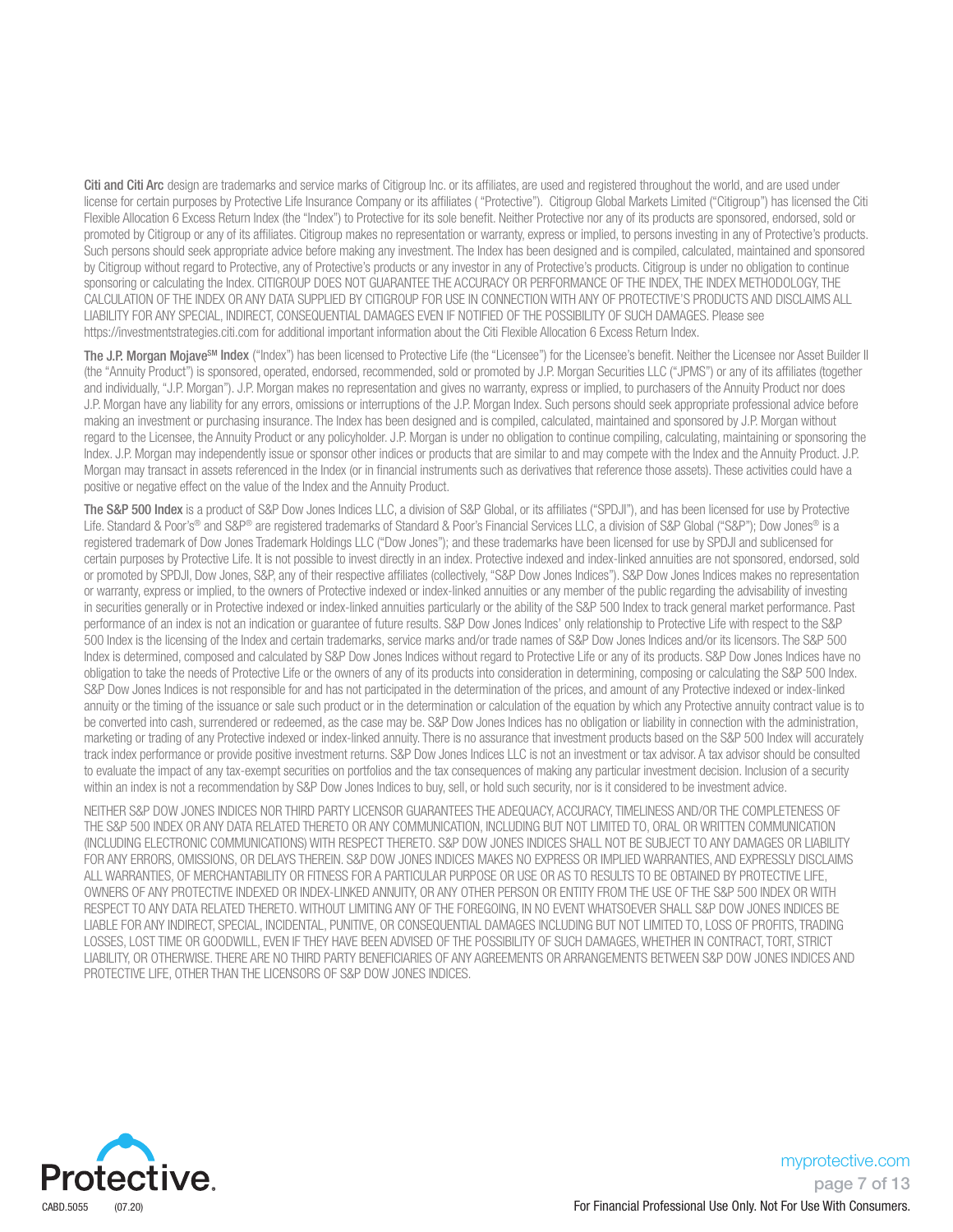## Protective® Guaranteed Income Indexed Annuity

Rates Effective:

6/28/2022

Rates are set every two weeks and may change without notice. Depending on market conditions, rates may be set more frequently. Withdrawals and early surrenders will lower returns.

| <b>10-YEAR WITHDRAWAL CHARGE SCHEDULE</b> |                   |                                          |                                         |                                                                 |          |  |  |  |  |
|-------------------------------------------|-------------------|------------------------------------------|-----------------------------------------|-----------------------------------------------------------------|----------|--|--|--|--|
| <b>Index</b>                              |                   |                                          | S&P 500 <sup>®</sup> Index <sup>1</sup> | <b>Citi Flexible Allocation 6</b><br><b>Excess Return Index</b> |          |  |  |  |  |
| <b>Interest Crediting Strategy</b>        | <b>Fixed Rate</b> | Annual Pt-to-Pt<br>Rate Cap <sup>2</sup> | Annual Rate Cap<br>for $Term3$          | 2-Year Participation and Spread <sup>4</sup>                    |          |  |  |  |  |
|                                           | 1.20%             | 2.35%                                    | 2.25%                                   | <b>Participation Rate</b>                                       | 55.00%   |  |  |  |  |
| Contract Value \$100,000+                 |                   |                                          |                                         | Spread                                                          | $0.00\%$ |  |  |  |  |
| <b>Contract Value</b><br>Under \$100,000  |                   |                                          |                                         | <b>Participation Rate</b>                                       | 50.00%   |  |  |  |  |
|                                           | 1.05%             | 2.05%                                    | 1.95%                                   | Spread                                                          | 0.00%    |  |  |  |  |

A minimum surrender value is guaranteed when the contract is terminated due to full surrender, death, or annuitization. This amount is calculated by: • Taking 87.5% of aggregate purchase payments accumulated at the contract's non-forfeiture rate, which cannot be less than 1% or more than 3%, and

• Subtracting any prior aggregate withdrawals accumulated at the non-forfeiture rate.

- <sup>1</sup> Amounts allocated to any of the following strategies earn interest in arrears based, in part, on the performance of the S&P 500<sup>®</sup> Index (without dividends). Interest, if any, is credited at the end of each crediting period.
- <sup>2</sup> This strategy credits interest when index performance is positive up to a maximum of the interest rate cap in effect for that year. When index performance is flat or negative, no interest is credited for that year.
- <sup>3</sup> When market performance is positive, this strategy credits interest equal to the market index performance up to a maximum of the interest rate cap in effect for that year. This option guarantees the interest rate cap to be locked in and remain constant for the entire withdrawal charge period, then subject to change annually thereafter. When market performance is flat or negative, no interest is credited for that year.
- <sup>4</sup> Amounts allocated to this strategy earn interest in arrears, based in part on the performance of the Citi Flexible Allocation 6 Excess Return Index. This strategy credits interest by multiplying the index performance by the participation rate and subtracting the spread. A positive result is the interest rate for that term. If the result of that calculation is flat or negative, no indexed interest will be credited for that term. The participation rate is declared in advance, and guaranteed for each two-year crediting period, subject to the minimum participation rate. The spread is guaranteed to remain 0% for the life of the contract.

Protective Guaranteed Income is a limited flexible premium deferred indexed annuity contract issued under contract form series FIA-P-2010 and FIA-P-2011. Protective Guaranteed Income is issued by Protective Life Insurance Company located in Brentwood, TN. Contract form numbers, product availability and features may vary by state.

Protective Guaranteed Income is not an investment in any index, is not a security or stock market investment, does not participate in any stock or equity investment, and does not contain dividends.

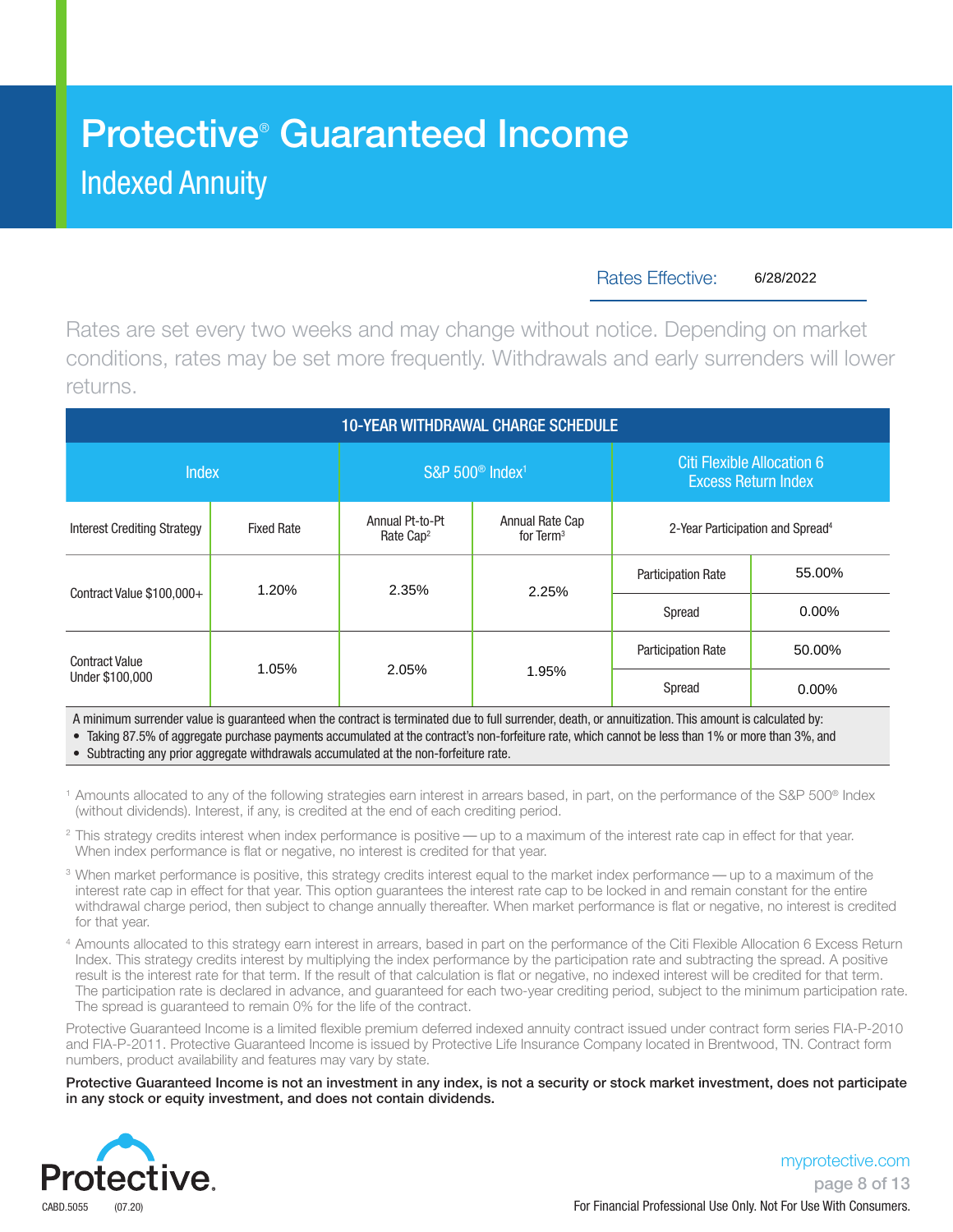### Protective Indexed Annuities

Protective® Income Builder Indexed Annuity **Rates effective - Rates effective** -Available in all states except NY.

6/28/2022

 7-Year Withdrawal Charge Schedule Index S&P 500® Index Citi Flexible Allocation 6 Excess Return Index Interest Crediting Strategy Fixed Rate Annual Pt-to-Pt Rate Cap1 **Annual Trigger** Rate2 Annual Rate Cap for Term<sup>3</sup> 2-Year Participation and Spread<sup>4</sup> Contract Value \$100,000+ Participation Rate Spread Contract Value Under \$100,000 Participation Rate Spread 2.00% 5.25% 3.50% 4.25% 100.00% 0.00% 1.85% 4.95% 3.20% 3.95% 92.00% 0.00%

A minimum surrender value is guaranteed when the contract is terminated due to full surrender, death, or annuitization. This amount is calculated by:

• Taking 87.5% of aggregate purchase payments accumulated at the contract's non-forfeiture rate, which cannot be less than 1% or more than 3%, and

• Subtracting any prior aggregate withdrawals accumulated at the non-forfeiture rate.

<sup>1</sup> Amounts allocated to this strategy earn interest in arrears based, in part, on the performance of the S&P 500<sup>®</sup> Index. The interest credited is equal to the percentage change of the index up to the interest rate cap, but not less than 0%. The interest rate cap is first set when you purchase the contract and thereafter, annually at the beginning of each contract year. When market index performance is flat or negative, no interest is credited for that year.

- <sup>2</sup> Amounts allocated to this strategy earn interest in arrears based, in part, on the performance of the S&P 500<sup>®</sup> Index. The indexed interest rate is first set when you purchase the contract and thereafter, annually at the beginning of each contract year. This strategy credits a predetermined trigger interest rate when market index performance is flat or positive. When market index performance is negative, no interest is credited for that year.
- <sup>3</sup> When market index performance is positive, this strategy credits interest equal to the market index performance up to a maximum of the interest rate cap in effect for that year. This option guarantees the interest rate cap to be locked in and remain constant for the entire withdrawal charge period, then subject to change annually thereafter. When market performance is flat or negative, no interest is credited for that year.
- <sup>4</sup> Amounts allocated to this strategy earn interest in arrears, based in part on the performance of the Citi Flexible Allocation 6 Excess Return Index. The crediting period is two years. This strategy credits interest by multiplying the index performance by the participation rate and then subtracting the spread. A positive result is the interest rate for that term. If the result of that calculation is 0% or negative, no indexed interest will be credited for that term. This strategy has a participation rate declared in advance, subject to the minimum participation rate, and is guaranteed for each two-year crediting period with a spread that is guaranteed to remain 0% for the life of the contract. The crediting strategy will not reduce the contract value, even if the index performance is flat or negative.

This annuity rate notification is intended only as a summary of the current rates and indexing strategies offered for the listed product(s). The insurance company sets interest rates at its sole discretion and cannot guarantee or predict future interest rates. All non-guaranteed components of the indexing formula may change and could be different in the future. For product details, benefits, limitations and exclusions, please consult the contract, product guide and disclosure statement. These documents describe the terms and conditions that control the insurance company's contractual obligations. Indexed interest could be less than that earned in a traditional fixed annuity, and could be zero.

Protective is a registered trademark of Protective Life Insurance Company; Income Builder is a trademark of Protective Life Insurance Company.

Protective Income Builder is a limited flexible premium deferred indexed annuity contract issued under policy form series FIA-P-2010 and FIA-P-2011. Protective Income Builder is issued by Protective Life Insurance Company located in Brentwood, TN. Policy form numbers, product availability and features may vary by state.

#### Protective Income Builder is not an investment in any index, is not a security or stock market investment, does not participate in any stock or equity investment, and does not contain dividends.

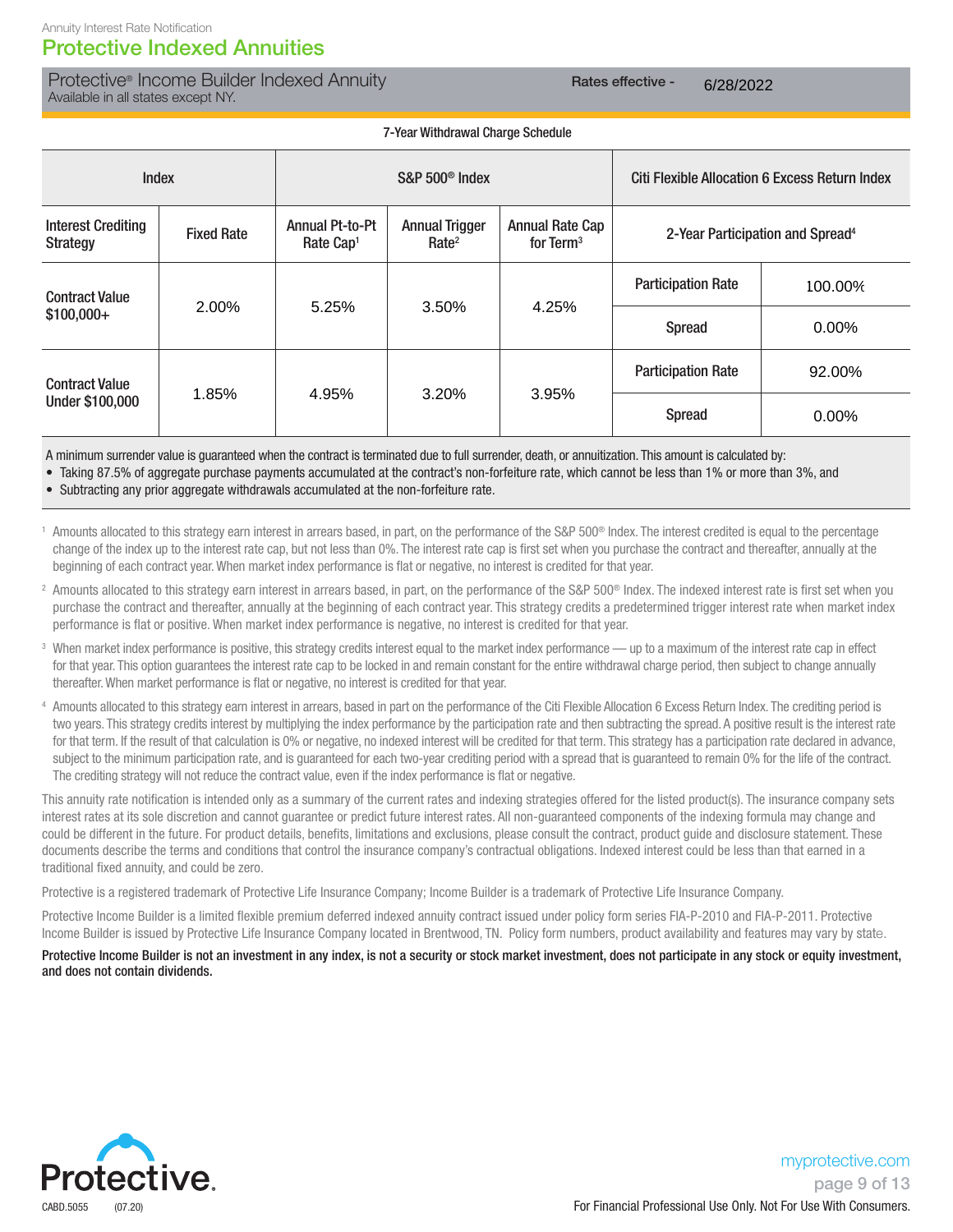#### Annuity Interest Rate Notification Protective Indexed Annuities

### Protective® Indexed Annuity NY Rates effective -Only available in NY

6/28/2022

|                                          | Without Return of Purchase Payment (ROP) <sup>1</sup> |                                             |                                     |                   |                                             |                                     |                   |                                             |                                     |  |
|------------------------------------------|-------------------------------------------------------|---------------------------------------------|-------------------------------------|-------------------|---------------------------------------------|-------------------------------------|-------------------|---------------------------------------------|-------------------------------------|--|
| Withdrawal<br>Schedule                   | 5-Year                                                |                                             |                                     |                   | 7-Year                                      |                                     |                   | 10-Year                                     |                                     |  |
| <b>Interest Crediting</b><br>Strategy    | <b>Fixed Rate</b>                                     | Annual<br>Pt-to-Pt<br>Rate Cap <sup>2</sup> | Annual<br>Trigger Rate <sup>3</sup> | <b>Fixed Rate</b> | Annual<br>Pt-to-Pt<br>Rate Cap <sup>2</sup> | Annual<br>Trigger Rate <sup>3</sup> | <b>Fixed Rate</b> | Annual<br>Pt-to-Pt<br>Rate Cap <sup>2</sup> | Annual<br>Trigger Rate <sup>3</sup> |  |
| <b>Contract Value</b><br>$$100,000+$     | 2.20%                                                 | 5.00%                                       | 4.00%                               | 2.30%             | 5.10%                                       | 4.10%                               | 2.40%             | 5.20%                                       | 4.20%                               |  |
| <b>Contract Value</b><br>Under \$100,000 | 2.00%                                                 | 4.60%                                       | 3.90%                               | 2.10%             | 4.70%                                       | 4.00%                               | 2.20%             | 4.80%                                       | 4.10%                               |  |

#### With Return of Purchase Payment (ROP)<sup>1</sup>

| Withdrawal<br>Schedule                   |                   | 5-Year                                      |                                     | 7-Year            |                                             | 10-Year                             |                   |                                             |                                     |
|------------------------------------------|-------------------|---------------------------------------------|-------------------------------------|-------------------|---------------------------------------------|-------------------------------------|-------------------|---------------------------------------------|-------------------------------------|
| <b>Interest Crediting</b><br>Strategy    | <b>Fixed Rate</b> | Annual<br>Pt-to-Pt<br>Rate Cap <sup>2</sup> | Annual<br>Trigger Rate <sup>3</sup> | <b>Fixed Rate</b> | Annual<br>Pt-to-Pt<br>Rate Cap <sup>2</sup> | Annual<br>Trigger Rate <sup>3</sup> | <b>Fixed Rate</b> | Annual<br>Pt-to-Pt<br>Rate Cap <sup>2</sup> | Annual<br>Trigger Rate <sup>3</sup> |
| <b>Contract Value</b><br>$$100,000+$     | 1.90%             | 3.60%                                       | 3.00%                               | 2.00%             | 4.00%                                       | 3.25%                               | 2.10%             | 4.10%                                       | 3.35%                               |
| <b>Contract Value</b><br>Under \$100,000 | 1.80%             | 3.50%                                       | 2.90%                               | 1.90%             | 3.55%                                       | 2.95%                               | 2.00%             | 3.75%                                       | 3.05%                               |

<sup>1</sup> Contracts including the Return of Purchase Payment (ROP) feature may earn a lower interest rate than those without it.

- <sup>2</sup> Amounts allocated to this strategy earn interest in arrears based, in part, on the performance of the S&P 500<sup>®</sup> Index. The indexed interest credited is equal to the percentage change of the index up to the interest rate cap, but not less than the guaranteed minimum interest rate applicable to the contract, which is set at contract issue. The interest rate cap is first set when you purchase the contract and thereafter, annually at the beginning of each contract year and will not be less than the minimum interest rate cap. When market index performance is flat or negative, the guaranteed minimum interest rate will be credited. Please see contract for more information.
- <sup>3</sup> Amounts allocated to this strategy earn interest in arrears based, in part, on the performance of the S&P 500<sup>®</sup> Index. The strategy credits a predetermined trigger interest rate when market index performance is flat or positive. The trigger interest rate is first set when you purchase the contract and thereafter, annually at the beginning of each contract year and will not be less than the minimum trigger rate applicable to the contract. When market index performance is negative, the guaranteed minimum interest rate, which is set at contract issue, will be credited. Please see contract for more information.

All non-guaranteed components of the indexing formula may change and could be different in the future. For product details, benefits, limitations and exclusions, please consult the contract, product guide and disclosure statement. These documents describe the terms and conditions that control the insurance company's contractual obligations. Indexed interest could be less than that earned in a traditional fixed annuity, and could be zero.

Protective Indexed Annuity NY is a limited flexible premium deferred indexed annuity contract issued under policy form series NY-FIA-A-2008. Protective Indexed Annuity NY is issued by Protective Life and Annuity Insurance Company located in Birmingham, AL.

Protective Indexed Annuity NY is not an investment in any index, is not a security or stock market investment, does not participate in any stock or equity investment, and does not contain dividends.

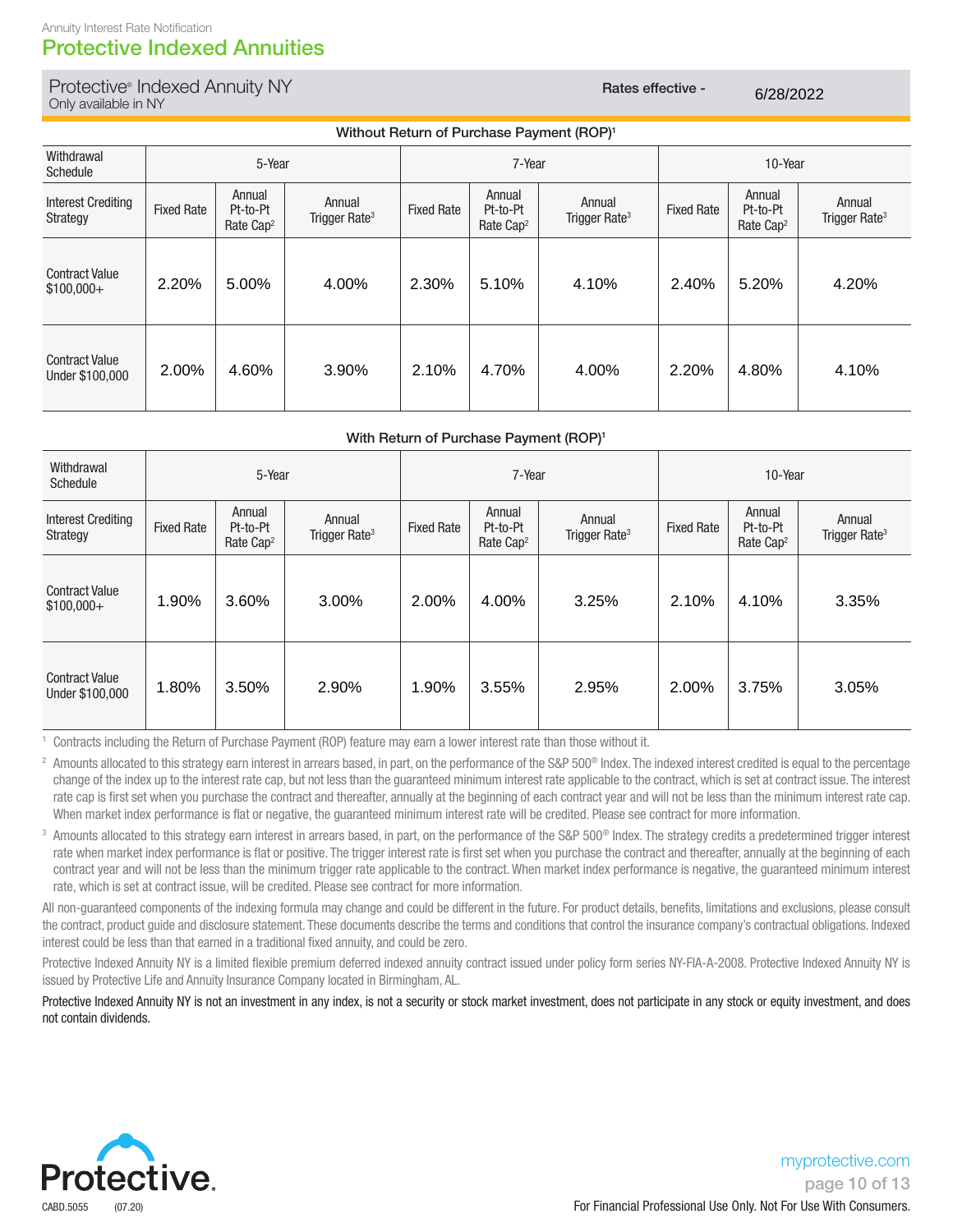### Protective Variable Annuities

| Protective® Variable Annuity Investors Series<br>Available in all states except NY.                                                                                                                  | Rates effective - | 6/28/2022     |               |
|------------------------------------------------------------------------------------------------------------------------------------------------------------------------------------------------------|-------------------|---------------|---------------|
|                                                                                                                                                                                                      | 6-Month DCA1      | 12-Month DCA1 | Fixed Account |
| Interest Rate                                                                                                                                                                                        | $6.00\%$          | 1.20%         | 1.20%         |
| Annual Percentage Yield                                                                                                                                                                              | 1.74%             | 0.65%         | $0.00\%$      |
| Dollars credited <sup>2</sup> per \$1,000                                                                                                                                                            | \$17.40           | \$6.52        | N/A           |
| Applies to new money only.<br>Protective Variable Annuity Investors Series is a flexible premium deferred variable and fixed annuity contract issued under policy form series VDA-P-2006 Policy form |                   |               |               |

pie and fixed annuity contract issued under policy form series VDA-P-2006. Policy form numbers, product features and availability may vary by state.

| Protective <sup>®</sup> Variable Annuity II B Series<br>Available in all states except NY. | <b>Rates effective -</b> | 6/28/2022     |                      |
|--------------------------------------------------------------------------------------------|--------------------------|---------------|----------------------|
|                                                                                            | 6-Month DCA1             | 12-Month DCA1 | <b>Fixed Account</b> |
| Interest Rate                                                                              | 8.00%                    | $3.00\%$      | 1.20%                |
| Annual Percentage Yield                                                                    | 2.32%                    | 1.64%         | $0.00\%$             |
| Dollars credited <sup>2</sup> per \$1,000                                                  | \$23.15                  | \$16.36       | N/A                  |

Applies to new money only.

Protective Variable Annuity II B Series is a flexible premium deferred variable and fixed annuity contract issued under policy form series VDA-P-2006. Policy form numbers, product features and availability may vary by state.

| Protective® Variable Annuity NY II B Series<br>Available only in NY. | <b>Rates effective -</b> | 6/28/2022     |                      |
|----------------------------------------------------------------------|--------------------------|---------------|----------------------|
|                                                                      | 6-Month DCA1             | 12-Month DCA1 | <b>Fixed Account</b> |
| Interest Rate                                                        | 8.00%                    | $3.00\%$      | 1.25%                |
| Annual Percentage Yield                                              | 2.32%                    | 1.64%         | $0.00\%$             |
| Dollars credited <sup>2</sup> per \$1,000                            | \$23.15                  | \$16.36       | N/A                  |

Applies to new money only.

Protective Variable Annuity NY II B Series is a flexible premium deferred variable and fixed annuity contract issued under policy form series VDA-A-2006.

| Protective® Dimensions IV Variable Annuity<br>Available in all states except NY. | <b>Rates effective -</b><br>6/28/2022 |                           |                      |
|----------------------------------------------------------------------------------|---------------------------------------|---------------------------|----------------------|
|                                                                                  | 6-Month DCA1                          | 12-Month DCA <sup>1</sup> | <b>Fixed Account</b> |
| Interest Rate                                                                    | 6.00%                                 | 3.00%                     | 1.20%                |
| Annual Percentage Yield                                                          | 1.74%                                 | 1.64%                     | $0.00\%$             |
| Dollars credited <sup>2</sup> per \$1,000                                        | \$17.40                               | \$16.36                   | N/A                  |

Applies to new money only.

Protective Dimensions IV is a flexible premium deferred variable and fixed annuity contract issued under policy form series VDA-P-2006. Policy form numbers, product features and availability may vary by state.

1 The 6-Month and 12-Month rates apply to the declining balance of Purchase Payments remaining in the 6-Month and 12-Month DCA Accounts, respectively.

<sup>2</sup> "Dollars Credited" represents the total amount of interest credited (including the compounding of interest) over the stated time period per \$1,000 of Purchase Payment invested in the DCA Account. It takes into account the periodic transfers out of the DCA Account. Amounts transferred to the variable accounts are subject to fees and charges from the insurance company and the investment managers. "Dollars Credited" will vary depending on the interest rate, the amount invested, the actual investment date and the timing of the DCA transfers. Quoted rates do not reflect the effects of any applicable surrender charge or the annual contract maintenance fee.

Dollar cost averaging involves continuous investments in securities despite fluctuating market conditions. Investors should carefully consider their financial ability to invest through periods of low prices. There can be no assurance that dollar cost averaging will reduce investment cost, result in a profit, or protect against losses in declining markets.

The Fixed Account and the DCA Accounts may not be available in new contracts at all times and may not be available in all states. State variations and other conditions may apply.

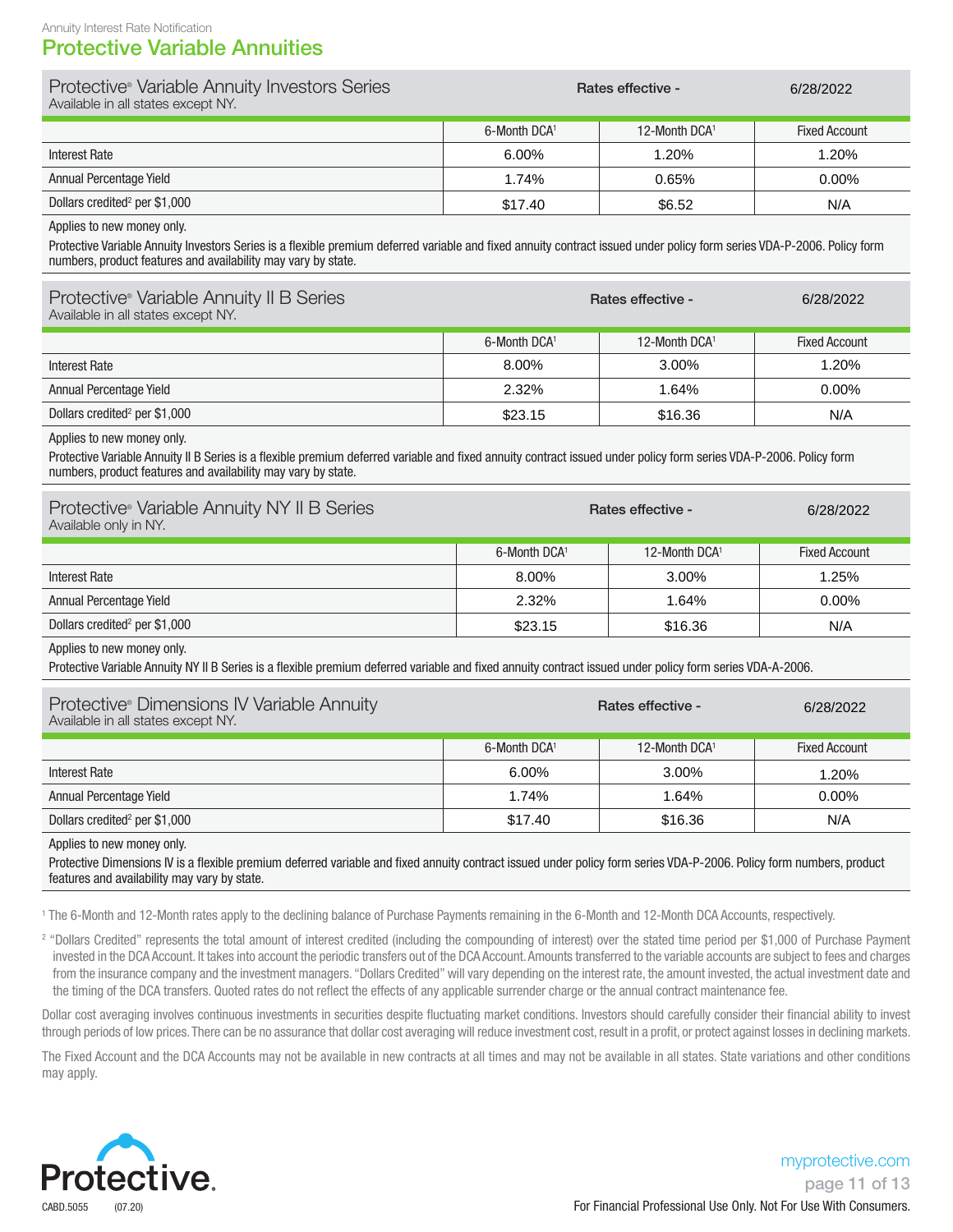## **Protective<sup>®</sup> Market Defender II Annuity**

## Currently Offered Strategies

Rates Effective: 6/28/2022

Withdrawals and early surrenders will lower returns.

| <b>Strategy</b>          | <b>Floor</b> | <b>Buffer</b> | Cap    | <b>Participation Rate</b> |
|--------------------------|--------------|---------------|--------|---------------------------|
| <b>S&amp;P 500 Index</b> | 0.00%        | <b>NA</b>     | 4.50%  | 100.00%                   |
| <b>S&amp;P 500 Index</b> | $-5.00%$     | <b>NA</b>     | 8.00%  | 100.00%                   |
| <b>S&amp;P 500 Index</b> | $-10.00\%$   | <b>NA</b>     | 12.00% | 100.00%                   |
| <b>S&amp;P 500 Index</b> | <b>NA</b>    | $-15.00\%$    | 15.75% | 100.00%                   |
| <b>S&amp;P 500 Index</b> | $-20.00\%$   | <b>NA</b>     | 21.00% | 100.00%                   |
| <b>MSCI EAFE Index</b>   | $0.00\%$     | <b>NA</b>     | 4.25%  | 100.00%                   |
| <b>MSCI EAFE Index</b>   | $-5.00%$     | <b>NA</b>     | 8.50%  | 100.00%                   |
| <b>MSCI EAFE Index</b>   | $-10.00\%$   | <b>NA</b>     | 15.00% | 100.00%                   |
| <b>MSCI EAFE Index</b>   | <b>NA</b>    | $-15.00\%$    | 14.50% | 100.00%                   |
| <b>MSCI EAFE Index</b>   | $-20.00\%$   | <b>NA</b>     | 45.00% | 100.00%                   |

Please see the following pages for important product information, including allocation options, withdrawals and surrenders.

This product is a complex insurance and investment vehicle and may not be appropriate for investors that are looking for a short-term investment or if an investor plans to take withdrawals or surrender the annuity before the end of the withdrawal charge period, an MVA (market value adjustment) period and/or a Strategy Maturity Date.